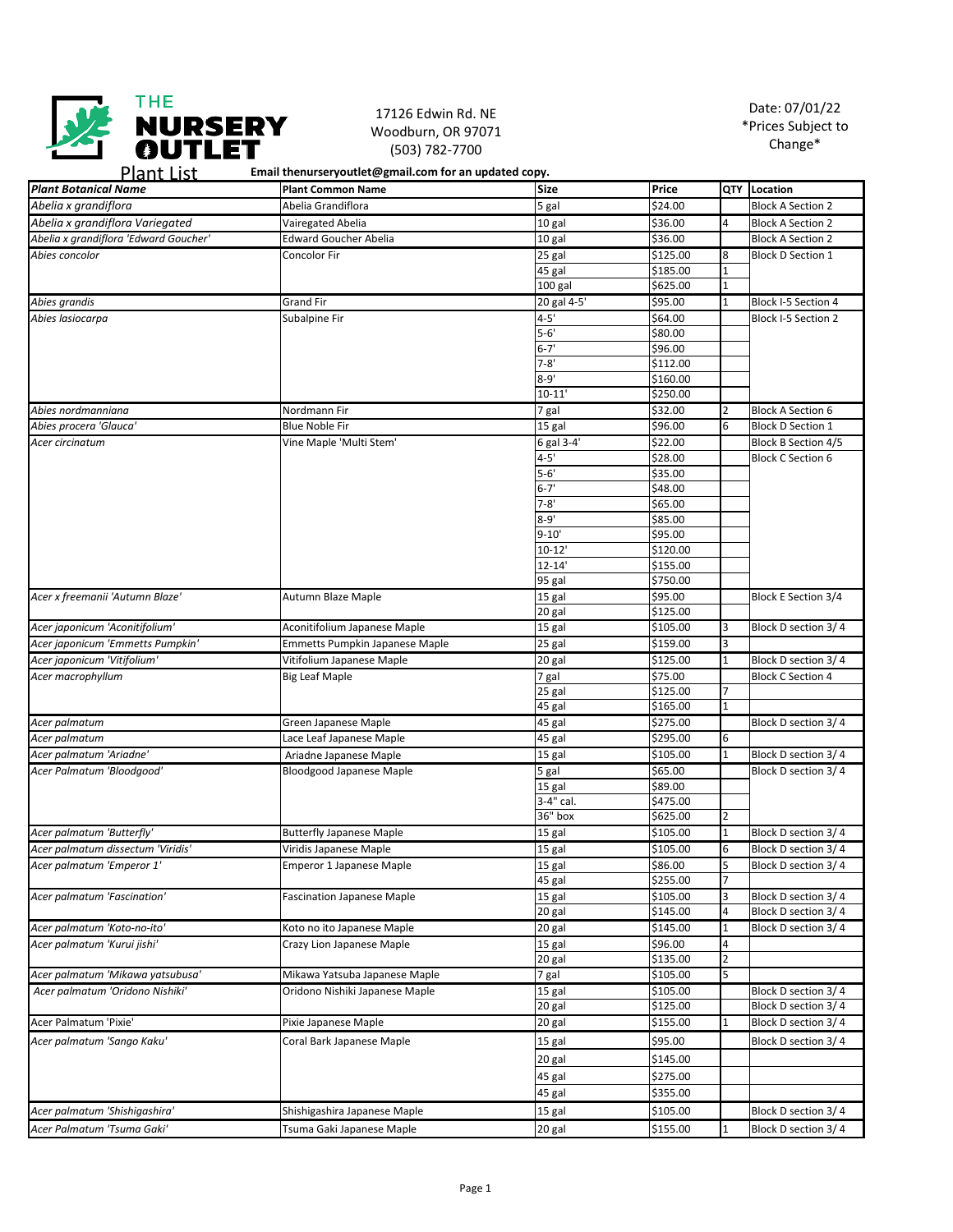| Acer palmatum var. dissectum 'Crimson Queen' | Crimson Queen Japanese Maple             | 5 gal               | \$65.00  |              |                            |
|----------------------------------------------|------------------------------------------|---------------------|----------|--------------|----------------------------|
|                                              |                                          | 15 gal              | \$89.00  |              | Block D section 3/4        |
|                                              |                                          | 20 gal              | \$125.00 | $\mathbf{1}$ | Block D section 3/4        |
| Acer palmatum var. dissectum 'Red Dragon'    | Red Dragon Japanese Maple                | 5 gal               | \$65.00  |              | Block D section 3/4        |
|                                              |                                          | 15 gal .75-1" cal.  | \$94.00  |              |                            |
|                                              |                                          |                     |          |              |                            |
| Acer palmatum var. dissectum 'Tamukeyama'    | Tamukeyama Japanese Maple                | 5 gal               | \$65.00  |              |                            |
|                                              |                                          | 15 gal              | \$89.00  |              | Block D section 3/4        |
|                                              |                                          | 20 gal              | \$125.00 |              | Block D section 3/4        |
|                                              |                                          | 25 gal              | \$145.00 | 2            | Block D section 3/4        |
| Acer palmatum var. dissectum 'Waterfall'     | Waterfall Japanese Maple                 | 15 gal              | \$105.00 | 2            | Block D section 3/4        |
|                                              |                                          | 20 gal              | \$125.00 | 2            | Block D section 3/4        |
| Acer platanoides 'Crimson King'              | Crimson King Norway Maple                | 45 gal              | \$155.00 |              |                            |
| <b>Acer Rubrum</b>                           | <b>Red Maple</b>                         | 45 gal 2.5" cal.    | \$185.00 |              |                            |
| Acer rubrum 'Armstrong'                      | <b>Armstrong Maple</b>                   | 15 gal              | \$95.00  | 2            | Block C Section 2/3        |
| Acer rubrum 'Frank Jr'                       | <b>Redpointe Maple</b>                   | 15 gal              | \$95.00  |              |                            |
| Acer rubrum 'Frank's Red'                    | <b>Red Sunset Maple</b>                  | 15 gal              | \$105.00 |              |                            |
|                                              |                                          | 20 gal              | \$145.00 | 5            |                            |
| Acer tataricum                               | <b>Tatarian Maple</b>                    | 25 gal 2-2.5" cal.  | \$125.00 |              | <b>Block C Section 5</b>   |
| Acer tataricum 'GarAnn'                      | Hot Wings Tatarian Maple                 | 20 gal 2-2.5" cal.  | \$115.00 |              | <b>Block C Section 5</b>   |
| Acer tataricum 'Pattern Perfect'             | Pattern Perfect Tatarian Maple           | 25 gal              | \$155.00 | 1            | <b>Block C Section 5</b>   |
| Acorus gramineus 'Ogon'                      | Golden Variegated Sweet Flag Grass       | 1 gal               | \$6.00   |              | Block B Section 1/2        |
| Actinidia arguta 'Issai'                     | Issai Kiwi                               | 7 gal               | \$45.00  |              | <b>Block B Section 4</b>   |
| Aesculus x carnea 'Briotii'                  | Red Flowering Horsechestnut              | 45 gal 3-4" cal.    | \$175.00 |              | <b>Block D Section 4</b>   |
| Agave (americana x scabra)                   | Americana Scabra Agave                   | 5 gal               | \$35.00  |              | Block B Section 1/2        |
|                                              |                                          | 10 gal              | \$65.00  |              | Block B Section 1/2        |
| Agave 'Blue Glow'                            | <b>Agave Blue Glow</b>                   | 15 gal              | \$125.00 |              | Block B Section 1/2        |
| Agave Parrasana                              | Cabbage Head Agave                       | 3 gal               | \$35.00  |              | Block B Section 1/2        |
| Agave Parryi                                 | Parrys Agave                             | 10 gal              | \$125.00 |              |                            |
| Agave Lophantha 'Splendida'                  | Splendida Agave                          | 3 gal               | \$35.00  |              | Block B Section 1/2        |
| Albizia julibrissin 'Summer Chocolate'       | Summer Chocolate Mimosa Tree             | $\overline{20}$ gal | \$125.00 | 3            |                            |
|                                              |                                          | 25 gal              | \$195.00 | 1            |                            |
| Alnus rubra                                  | <b>Red Alder</b>                         | 10 gal 1" cal       | \$65.00  |              | <b>Block C Section 4</b>   |
| Amelanchier alnifolia                        | <b>Western Serviceberry</b>              | 2 gal               | \$12.00  |              | <b>Block A Section 5</b>   |
|                                              |                                          | 5 gal               | \$22.00  |              | <b>Block A Section 5</b>   |
| Arctostaphylos uva-ursi                      | Kinnikinnick                             | 1 gal               | \$6.00   |              | <b>Block A Section 6</b>   |
| Arctostaphylos uva-ursi 'Emerald Carpet'     | <b>Emerald Carpet Kinnikinnick</b>       | 1 gal               | \$7.00   |              | <b>Block A Section 4</b>   |
| Arctostaphylos una-ursi 'Massachusetts'      | Massachusetts Kinnikinnick               | 4 inch              | \$2.50   |              |                            |
| Aronia melanocarpa                           | Low Scape Hedger® Chokeberry             | 7 gal               | \$35.00  |              |                            |
| Azalea 'Everest'                             | Everest Azalea (white)                   | 5 gal               | \$28.00  |              | <b>Block A Section 3</b>   |
| Azalea 'Mary Poppins'<br>Deciduous           | Mary Poppins Azalea (Fiery Orange)       | 5 gal               | \$28.00  | 2            | <b>Block A Section 3</b>   |
| Azalea 'Pink-a-Boo'<br>Deciduous             | Pink-A-Boo Azalea (Pink)                 | 5 gal               | \$28.00  |              | <b>Block A Section 3</b>   |
| Azalea 'Purple Splendor'                     | Purple Splendor Azalea (Purple)          | 5 gal               | \$28.00  |              | <b>Block A Section 3</b>   |
| Berberis thunbergii 'Aurea'                  | Golden Barberry                          | 2 gal 1.5-2'        | \$18.00  |              | <b>Block B Section 3</b>   |
| Berberis thunbergii 'Crimson Pygmy'          | Crimson Pygmy Barberry                   | 2 gal 1.5-2'        | \$14.00  | 5            | <b>Block A Section 3</b>   |
| Berberis thunbergii 'Rose Glow'              | Rose Glow Barberry                       | 2 gal 1.5-2'        | \$14.00  |              | <b>Block A Section 3</b>   |
|                                              |                                          | 5 gal               | \$25.00  |              |                            |
| Betula jacquemontii                          | Jacquemontii Birch/Himalayan White Birch | 15 gal              | \$85.00  |              | Block C Section 2/3        |
|                                              |                                          | 20 gal              | \$145.00 |              | Block C Section 2/3        |
| Betula jacquemontii                          | Jacquemontii Birch Multi-Stem            | 25 gal              | \$145.00 | 6            | Block C Section 2/3        |
|                                              |                                          | 45 gal              | \$165.00 | 1            | Block C Section 2/3        |
| Betula nigra 'BNMTF'                         | Dura-Heat River Birch                    | 45 gal              | \$175.00 | 2            | <b>Block C Section 4/5</b> |
|                                              |                                          | 95 gal              | \$275.00 | 1            | Block C Section 2/3        |
| Betula nigra 'BNMTF'                         | Dura-Heat River Birch Multi-Stem         | 20 gal              | \$125.00 |              |                            |
|                                              |                                          | 25 gal              | \$145.00 | 4            | Block C Section 2/3        |
|                                              |                                          | 45 gal              | \$165.00 | 3            | Block C Section 2/3        |
| Betula nigra 'Cully'                         | <b>Heritage River Birch</b>              | 25 gal              | \$145.00 | 2            |                            |
| Betula nigra 'Cully'                         | Heritage River Birch Multi-Stem          | 45 gal              | \$165.00 | 1            | <b>Block C Section 2/3</b> |
| Betula pendula 'Youngii"                     | Youngs Weeping Birch                     | 45 gal              | \$175.00 | 4            | Block D Section 2/3        |
| Buddleia davidii 'Black Knight'              | <b>Black Knigh Butterfly Bush</b>        | 5 gal               | \$24.00  |              |                            |
| Butia capitata                               | Jelly Palm Tree                          | 25 gal              | \$165.00 | 2            | Scattered Block B & C      |
| Buxus 'Green Mountain'                       | Green Mountain Boxwood                   | 2 gal               | \$14.00  |              | Block I-5 Section 6        |
|                                              |                                          | 5 gal               | \$26.00  |              | Block I-5 Section 6        |
| Buxus 'Green Mountain' standard              | Green Mountain Boxwood 'Standard'        | 6 gal               | \$35.00  |              |                            |
| Buxus sempervirens suffruticosa              | Dwarf English Boxwood                    | 10 gal 2'           | \$40.00  |              | Block I-5 Section 5        |
|                                              |                                          | 15 gal 3'           | \$64.00  |              | Block I-5 Section 5        |
|                                              |                                          |                     |          |              |                            |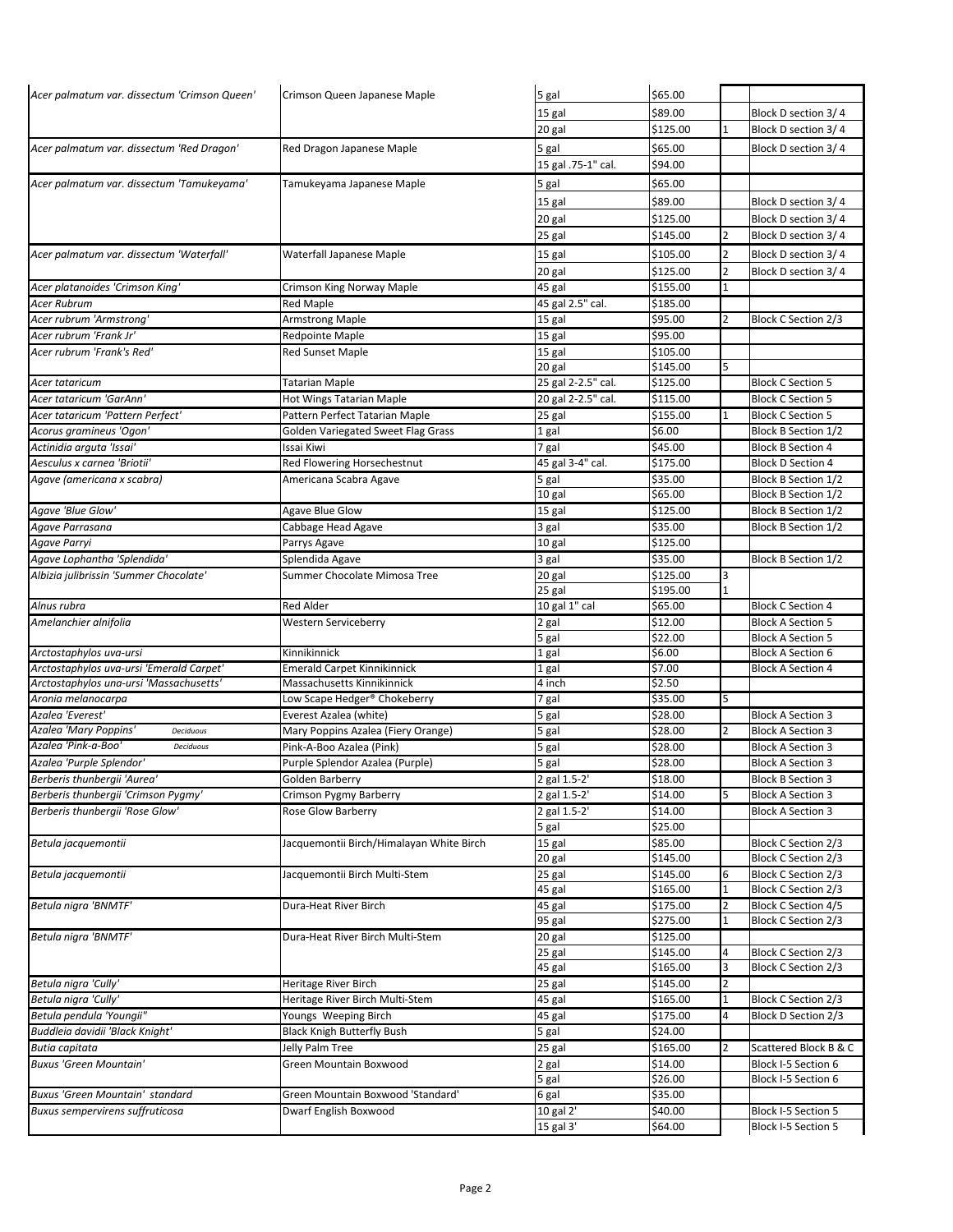| Calamagrostis x acutiflora 'Karl Foerster'     | Karl Foerster Fountain Grass          | 1 gal              | \$6.00              |                | <b>Block B Section 1</b> |
|------------------------------------------------|---------------------------------------|--------------------|---------------------|----------------|--------------------------|
|                                                |                                       | 3 gal              | \$18.00             | 1              | <b>Block B Section 1</b> |
| Callitropsis nootkatensis                      | Alaskan Cedar                         | 20 gal             | \$125.00            | 3              | Block I-5 Section 3      |
| Calluna Vulgaris 'Firefly'                     | <b>Firefly Heather</b>                | 1 gal              | \$6.00              |                | <b>Block A Section 3</b> |
|                                                |                                       |                    |                     |                |                          |
| Calocedrus decurrens                           | <b>Incense Cedar</b>                  | 1 gal              | \$6.00              |                | <b>Block A Section 7</b> |
|                                                |                                       | 3 gal              | \$20.00             |                |                          |
|                                                |                                       | 5 gal 2-3'         | \$22.00             |                |                          |
|                                                |                                       | 10gal              | \$65.00             |                | Block I-5 Section 2      |
|                                                |                                       | 15 gal             | \$80.00             |                |                          |
|                                                |                                       | 20 gal             | \$95.00             |                |                          |
|                                                |                                       | 25 gal             | \$110.00            |                |                          |
| Camellia x 'Taylor's Perfection'               | Taylors Perfection Camellia           | 3 gal              | \$26.00             |                | <b>Block B Section 2</b> |
| Campsis radicans 'Tango'                       | Tango trumpet vine                    | 15 gal             | \$96.00             |                | Office                   |
| Canna indica                                   | Canna Lily                            | 10 gal             | \$55.00             |                | <b>Block B Section 2</b> |
| Carex elata 'Aurea'                            | <b>Bowles Golden Sedge</b>            | 5 gal              | \$22.00             |                | <b>Block B Section 1</b> |
| Carex 'Ice Dance'                              | Ice Dance Japanese Sedge              | 1 gal              | \$6.00              |                | <b>Block B Section 1</b> |
| Carex oshimensis 'Everest'                     | <b>Everest Variegated Sedge Grass</b> | 1 gal              | \$8.00              |                | <b>Block B Section 1</b> |
|                                                |                                       |                    |                     |                |                          |
| Carex testacea                                 | New Zealand Sedge                     | 1 gal              | \$6.00              |                | <b>Block B Section 1</b> |
| Carpinus betulus                               | European Hornbeam                     | 15 gal             | \$125.00            |                | Block D Section 1/2      |
| Carpinus betulus 'Fastigiata'                  | Pyramidal European Hornbeam           | 10 gal             | \$65.00             | 2              | <b>Block E Section 1</b> |
|                                                |                                       | 15 gal             | \$125.00            |                |                          |
|                                                |                                       | 20 gal             | \$225.00            |                |                          |
| Caryopteris x clandonensis 'Dark Knight'       | Caryopteris Dark Knight/ Bluebeard    | 2 gal              | \$14.00             |                | <b>Block A Section 3</b> |
|                                                |                                       | 5 gal              | \$22.00             |                |                          |
| <b>Ceanothus Gloriosus</b>                     | Point Reyes Ceanothus                 | 1 gal              | \$6.00              |                | <b>Block A Section 4</b> |
| Ceanothus 'Victoria'                           | California Lilac                      | 2 gal              | \$18.00             |                | <b>Block B Section 3</b> |
| Cedrus atlantica 'Aurea'                       | Golden Atlas Cedar                    | 20 gal             | \$105.00            | 2              | <b>Block D Section 1</b> |
| Cedrus atlantica 'Glauca'                      | <b>Blue Atlas Cedar</b>               | 7 gal              | \$42.00             | 10             | Block B Section 4/5      |
|                                                |                                       | 20 gal             | \$125.00            |                |                          |
|                                                |                                       |                    |                     |                |                          |
| Cedrus atlantica 'Glauca Pendula' (serpentine) | Weeping Blue Atlas Cedar Serpentine   | 20 gal             | \$105.00            |                | <b>Block D Section 1</b> |
|                                                |                                       | 25 gal             | \$145.00            |                |                          |
|                                                |                                       | 45 gal             | \$185.00            |                |                          |
|                                                |                                       | 100 gal            | \$355.00            |                |                          |
| Cedrus brevifolia 'Treveron'                   | Treveron Cyprian Cedar                | 25 gal             | \$125.00            |                | I-5 Block Section 8/9    |
| Cedrus deodara                                 | Deodar Cedar                          | 5 gal              | \$22.00             |                | <b>Block A Section 9</b> |
|                                                |                                       | 25 gal             | \$105.00            |                | <b>Block D Section 3</b> |
| Cedrus deodara 'Aurea'                         | Golden Deodar Cedar                   | 25 gal             | \$125.00            | 2              | Block D Section 2/3      |
|                                                |                                       | 32" Box 12-14'     | \$285.00            | 2              |                          |
| Cedrus deodara 'Electra Blue'                  | Electra Blue Deodar Cedar             | 20 gal             | \$110.00            | 5              | I-5 Block Section 8/9    |
| Cedrus deodara 'Feelin' Blue'                  |                                       |                    |                     |                | I-5 Block Section 8/9    |
|                                                |                                       |                    |                     | 1              |                          |
|                                                | Feelin' Blue Deodar Cedar             | 25 gal             | \$185.00            |                |                          |
| Cedrus deodara 'Karl Fuchs'                    | Karl Fuchs Deodar Cedar               | 65 gal 12-13'      | \$245.00            | 2              | I-5 Block Section 8/9    |
| Cedrus deodara 'Kashmir'                       | Kashmir Deodar Cedar                  | 25 gal             | \$125.00            | $\mathbf{1}$   | I-5 Block Section 8/9    |
| Cedrus deodara 'Pendula'                       | Weeping Deodar Cedar                  | 20 gal             | \$105.00            |                | I-5 Block Section 8/9    |
| Cedrus libani 'Beacon Hill'                    | Beacon Hill Cedar Of Lebanon          | 25 gal             | \$125.00            | 1              | I-5 Block Section 8/9    |
| Cedrus libani 'Pendula'                        | Weeping Cedar of Lebanon              | 25 gal             | \$125.00            |                | I-5 Block Section 8/9    |
| Cephalotaxus harringtonia 'fastigiata'         | Japanese Plum Yew                     | 7 gal              | \$36.00             |                | Block I-5 Section 5/6    |
| Cercidiphyllum japonicum                       | Katsura                               | 5 gal              | \$22.00             |                | <b>Block A section 5</b> |
|                                                |                                       |                    |                     | 4              |                          |
| Cercidiphyllum Japonicum 'Pendulum'            | Weeping Katsura                       | 45 gal             | \$165.00            |                | Block E Section 2/3      |
| Cercis chinensis 'Avondale'                    | Avondale Chinese Redbud               | 20 gal             | \$115.00            | $\overline{1}$ | <b>Block B Section 7</b> |
| Chaenomeles × superba 'Texas Scarlet'          | Texas Scarlet Flowering Quince        | 5 gal              | \$24.00             |                | <b>Block A section3</b>  |
| Chamaecyparis 'Green Moss'                     | <b>Green Moss Cypress</b>             | 20 gal             | \$115.00            |                |                          |
| Chamaecyparis nootkatensis 'Glauca Pendula'    | Blue Weeping Alaskan Cedar            | 25 gal             | \$165.00            | 5              |                          |
|                                                |                                       | 45 gal             | \$225.00            | 3              |                          |
|                                                |                                       | $12 - 14'$         | \$275.00            |                |                          |
| Chamaecyparis nootkatensis 'Pendula'           | Weeping Alaskan Cedar                 | 25 gal             | \$155.00            | 5              | Block C section 2/3      |
|                                                |                                       | $14 - 16'$         | \$295.00            | 1              |                          |
|                                                |                                       | $16 - 18'$         | \$350.00            |                |                          |
| Chamaecyparis obtusa 'Compacta'                | Compact Hinoki Cypress                | 25 gal             | \$125.00            |                | <b>Block D Section 3</b> |
|                                                |                                       | 45 gal             | \$165.00            |                |                          |
|                                                |                                       |                    |                     | q              |                          |
| Chamaecyparis obtusa 'Gracilis'                | Slender Hinoki Cypress                | $15$ gal           | \$95.00             | 5              |                          |
| Chamaecyparis obtusa 'Wells Special'           | Wells Special Hinoki Cypress          | 10 gal             | \$95.00             |                | Block D section 3        |
| Chamaecyparis pisifera 'Boulevard Pom Pom'     | <b>Boulevard Cypress Pom Pom</b>      | 65 gal             | \$280.00            |                | Fence line               |
| Chitalpa Tashkentensis 'Pink Dawn'             | Pink Dawn Chitalpa                    | 25 gal 2.5-3" cal. | \$145.00            |                | <b>Block E Section 1</b> |
| Chionanthus Retusus                            | <b>Chinese Fringe Tree</b>            | 25 gal             | \$155.00            |                |                          |
| Cornus alba 'Elegantissima'                    | Variegated Red Twig Dogwood           | 5 gal              | \$24.00             |                | <b>Block A Section 4</b> |
| Cornus controversa 'Laska'                     | Laska dogwood                         | 25 gal<br>20 gal   | \$175.00<br>\$85.00 |                | <b>Block B Section 4</b> |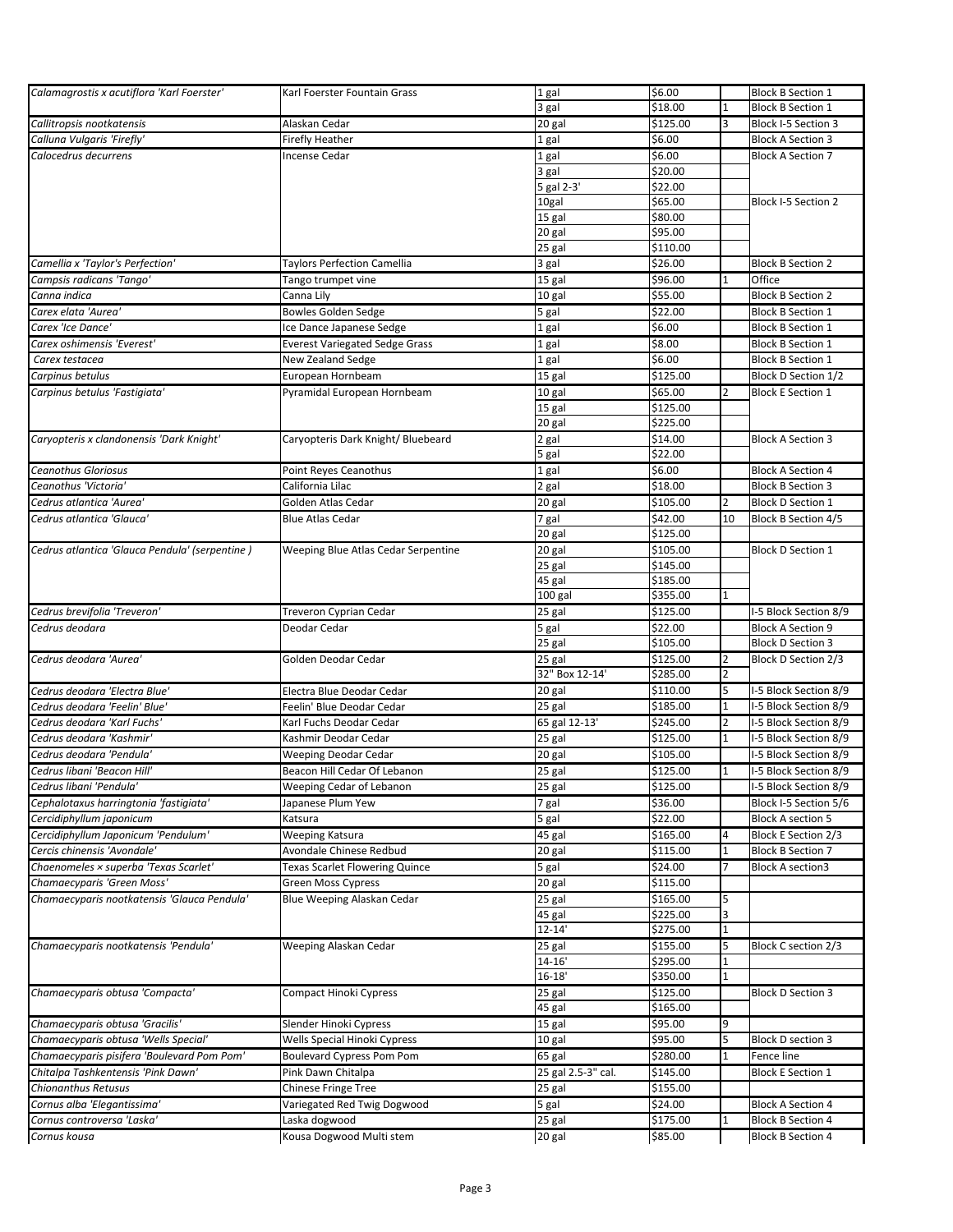|                                                     |                                                 | $\overline{25}$ gal      | \$105.00             | 2      |                                                      |
|-----------------------------------------------------|-------------------------------------------------|--------------------------|----------------------|--------|------------------------------------------------------|
|                                                     |                                                 | 45 gal                   | \$135.00             |        |                                                      |
|                                                     |                                                 |                          |                      |        |                                                      |
| Cornus kousa                                        | Kousa Dogwood (Japanese Dogwood)                | 7 gal                    | \$35.00              |        | <b>Block B Section 4</b>                             |
|                                                     |                                                 | 15 gal                   | \$75.00              |        |                                                      |
| Cornus Kousa 'Summer Fun'                           | Summer Fun Oriental Dogwood                     | 15 gal 1-1.5" cal.       | \$155.00             |        | <b>Block B Section 4</b>                             |
| Cornus Kousa x Nuttallii 'Venus'                    | Venus Dogwood                                   | 20 gal                   | \$195.00             | 1      | <b>Block B Section 4</b>                             |
| Cornus Florida                                      | Flowering Dogwood (white)                       | 25 gal                   | \$255.00             | 4      | <b>Block B Section 4</b>                             |
| Cornus sericea                                      | Red Twig Dogwood                                | 1 gal                    | \$5.00               |        | <b>Block A Section 5</b>                             |
|                                                     |                                                 | 2 gal                    | \$12.00              |        |                                                      |
|                                                     |                                                 | 5 gal                    | \$18.00              |        |                                                      |
| Cornus sericea 'Flaviramea'                         |                                                 |                          |                      | 3      | <b>Block A Section 5</b>                             |
|                                                     | Yellow Twig Dogwood                             | 1 gal                    | \$6.00<br>\$28.00    |        |                                                      |
|                                                     |                                                 | 5 gal                    |                      |        |                                                      |
| Cornus sericea 'Kelseyi'                            | Kelsey Dogwood                                  | 1 gal                    | \$6.00               |        | Block A Section 6 & 8                                |
|                                                     |                                                 | 2 gal                    | \$14.00              |        |                                                      |
|                                                     |                                                 | 3 gal                    | \$18.00              |        |                                                      |
| Cortaderia selloana                                 | Pampas Grass                                    | 2 gal                    | \$14.00              |        | <b>Block B section 2</b>                             |
|                                                     |                                                 | 5 gal                    | \$18.00              |        |                                                      |
|                                                     |                                                 | 10 gal                   | \$45.00              |        |                                                      |
| Corylus avellana 'Contorta'                         | Contorted Filbert (Harry Lauders Walking Stick) | 20 gal                   | \$125.00             |        | <b>Block B section 8</b>                             |
| Corylus maxima purpurea                             | Purple-leaved Filbert                           | 20 gal                   | \$105.00             |        | <b>Block B section 7</b>                             |
|                                                     |                                                 |                          |                      |        |                                                      |
| Cotoneaster                                         | Cotoneaster                                     | 5 gal                    | \$22.00              |        | <b>Block A Section 4</b>                             |
| Crataegus douglasii                                 | <b>Black Hawthorn</b>                           | 7 gal                    | \$65.00              |        | <b>Block C Section 4</b>                             |
| Cryptomeria japonica 'Sekkan Sugi'                  | Japanese Cedar 'Sekkan-Sugi'                    | 25 gal                   | \$145.00             |        |                                                      |
| Cupressus x leylandii                               | Leyland Cypress                                 | 5 gal                    | \$25.00              |        | <b>Block B Section 4</b>                             |
| Cupressus macrocarpa                                | Wilma Goldcrest Cypress                         | 2 gal                    | \$16.00              |        | <b>Block A Section 1</b>                             |
|                                                     |                                                 | 7 gal                    | \$45.00              | 10     |                                                      |
|                                                     |                                                 | 10 gal                   | \$64.00              | 4      |                                                      |
| <b>Cupressus Sempervirens</b>                       | <b>Italian Cypress</b>                          | 5 gal                    | \$42.00              |        | <b>Block D Section 2</b>                             |
|                                                     |                                                 |                          | \$95.00              |        |                                                      |
|                                                     |                                                 | 15 gal                   |                      |        |                                                      |
|                                                     |                                                 | 25 gal                   | \$255.00             | 8      | <b>Block C Section 2</b>                             |
| Dasylirion acrotrichum                              | Green Dessert Spoon                             | 5 gal                    | \$35.00              |        | <b>Block B Section 1</b>                             |
| Erica Carnea 'Springwood Pink'                      | Springwood Pink Heather                         | 1 gal                    | \$8.00               |        | Block A Section 2/3                                  |
| Erica carnea 'Springwood White'                     | Springwood White Heather                        | 1 gal                    | \$8.00               |        | <b>Block B Section 3</b>                             |
| Escallonia exoniensis fradesii 'Pink Princess'      | Pink Princess Escallonia                        | 3 gal                    | \$18.00              |        | <b>Block B Section 2</b>                             |
| Euonymus alatus                                     | <b>Burning Bush</b>                             | 5 gal                    | \$24.00              |        | <b>Block A secton 4</b>                              |
|                                                     |                                                 | 10 gal                   | \$36.00              |        | I-5 Block Section 5/6                                |
| Euonymus atropurpureus                              | Wahoo Euonymus                                  | 1 gal                    | \$6.00               |        | <b>Block A Section 9</b>                             |
| Euonymus fortunei 'Emerald Gaiety'                  | <b>Emerald Gaiety Euonymus</b>                  | 1 gal                    | \$6.00               |        | <b>Block A Section 4</b>                             |
|                                                     |                                                 |                          |                      |        |                                                      |
| Euonymus furtunei 'Emerald 'n gold'                 | Emerald 'n Gold Euonymus                        | 1 gal                    | \$6.00               |        | <b>Block A Section 4</b>                             |
| Euonymus fortunei 'Silver Queen'                    | Silver Queen Euonymus                           | 5 gal                    | \$22.00              |        | <b>Block B Section 4</b>                             |
|                                                     |                                                 | 10 gal                   | \$36.00              |        |                                                      |
| Euonymus japonicus 'Green Spire'                    | Green Spire Euonymus                            | 1 gal                    | \$6.00               | 10     | <b>Block A Section 4</b>                             |
| <b>Euonymus Japonicus 'Silver King'</b>             | Silver King Euonymus                            | 5 gal                    | \$22.00              | 1      | <b>Block B Section 4</b>                             |
| Fagus sylvatica ' Dawyck Gold'                      | Dawyck Gold Beech                               | 7 gal                    | \$65.00              |        | <b>Block D Section 2</b>                             |
|                                                     |                                                 | 15 gal                   | \$105.00             | 2      |                                                      |
| Fagus Sylvatica ' Dawyck Purple'                    | Dawyck Purple Columnar Beech                    | 7 gal                    | \$65.00              |        | <b>Block D Section 2</b>                             |
| Fagus Sylvatica 'Pendula'                           | Weeping Green Beech                             |                          | \$175.00             |        | <b>Block D Section 2</b>                             |
|                                                     |                                                 | 45 gal                   |                      |        |                                                      |
| Fagus sylvatica 'Purple Fountain'                   | Purple Fountain Beech                           | 15 gal                   | \$105.00             |        | <b>Block D Section 2</b>                             |
| Fagus sylvatica 'Riversii'                          | Rivers Purple Beech                             | 15 gal                   | \$105.00             | 2      | <b>Block D Section 2</b>                             |
| Fagus sylvatica 'Tortuosa Purpurea'                 | Contorted Purple Beech                          | 15 gal                   | \$89.00              | 2      | <b>Block D Section 2</b>                             |
| Fatshedera lizei 'Angyo Star'                       | Angyo Star Tree Ivy                             | 5 gal                    | \$22.00              | 4      | <b>Block B Section 2</b>                             |
| Feijoa sellowiana                                   | Pineapple Guava                                 | 5 gal                    | \$25.00              |        | <b>Block A Section 3</b>                             |
|                                                     |                                                 | 10 gal                   | \$55.00              | 6      |                                                      |
| Festuca glauca                                      | <b>Blue Fescue Grass</b>                        | 1 gal                    | \$6.00               |        | <b>Block B Section 1</b>                             |
| Ficus carica 'Brown Turkey'                         | Brown Turkey Fig                                | 5 gal                    | \$30.00              |        | <b>Block B Section 4</b>                             |
|                                                     |                                                 |                          |                      |        |                                                      |
| Ficus carica 'Oregon Prolific'                      | Oregon Prolific Fig                             | 5 gal                    | \$30.00              |        | <b>Block B Section 4</b>                             |
| Fraxinus americana 'Autumn Purple'                  | Autumn Purple Ash                               | 20 gal                   | \$115.00             |        | <b>Block C Section 4</b>                             |
| Fraxinus anfustifolia 'Golden Desert'               | Golden Desert Ash                               | 20 gal                   | \$185.00             | 10     | <b>Block C</b>                                       |
| Fraxinus latifolia                                  | Oregon Ash                                      | 5 gal                    | \$22.00              | 4      | <b>Block C</b>                                       |
|                                                     |                                                 |                          | \$125.00             | 1      |                                                      |
|                                                     |                                                 | 25 gal                   |                      |        |                                                      |
|                                                     |                                                 |                          |                      |        |                                                      |
| Fraxinus pennsylvanica 'Patmore'                    | Patmore Ash                                     | 45 gal                   | \$175.00             |        | <b>Block C</b>                                       |
| Gaultheria shallon                                  | Salal                                           | 1 gal                    | \$6.00               |        | <b>Block B Section 8</b>                             |
| Ginkgo biloba 'Autumn Gold'                         | Autumn Gold Ginkgo                              | 15 gal                   | \$140.00             |        | <b>Block C Section 2</b>                             |
|                                                     |                                                 | 20 gal                   | \$155.00             | 3      |                                                      |
|                                                     |                                                 | 25 gal 1.25-1.5" cal.    | \$165.00             | 9      |                                                      |
| Ginkgo biloba 'Elmwood'<br>Ginkgo biloba 'Fairmont' | Elmwood Ginkgo<br><b>Fairmont Ginkgo</b>        | 25 gal 2" cal.<br>25 gal | \$185.00<br>\$165.00 | 2<br>1 | <b>Block C Section 2</b><br><b>Block C Section 2</b> |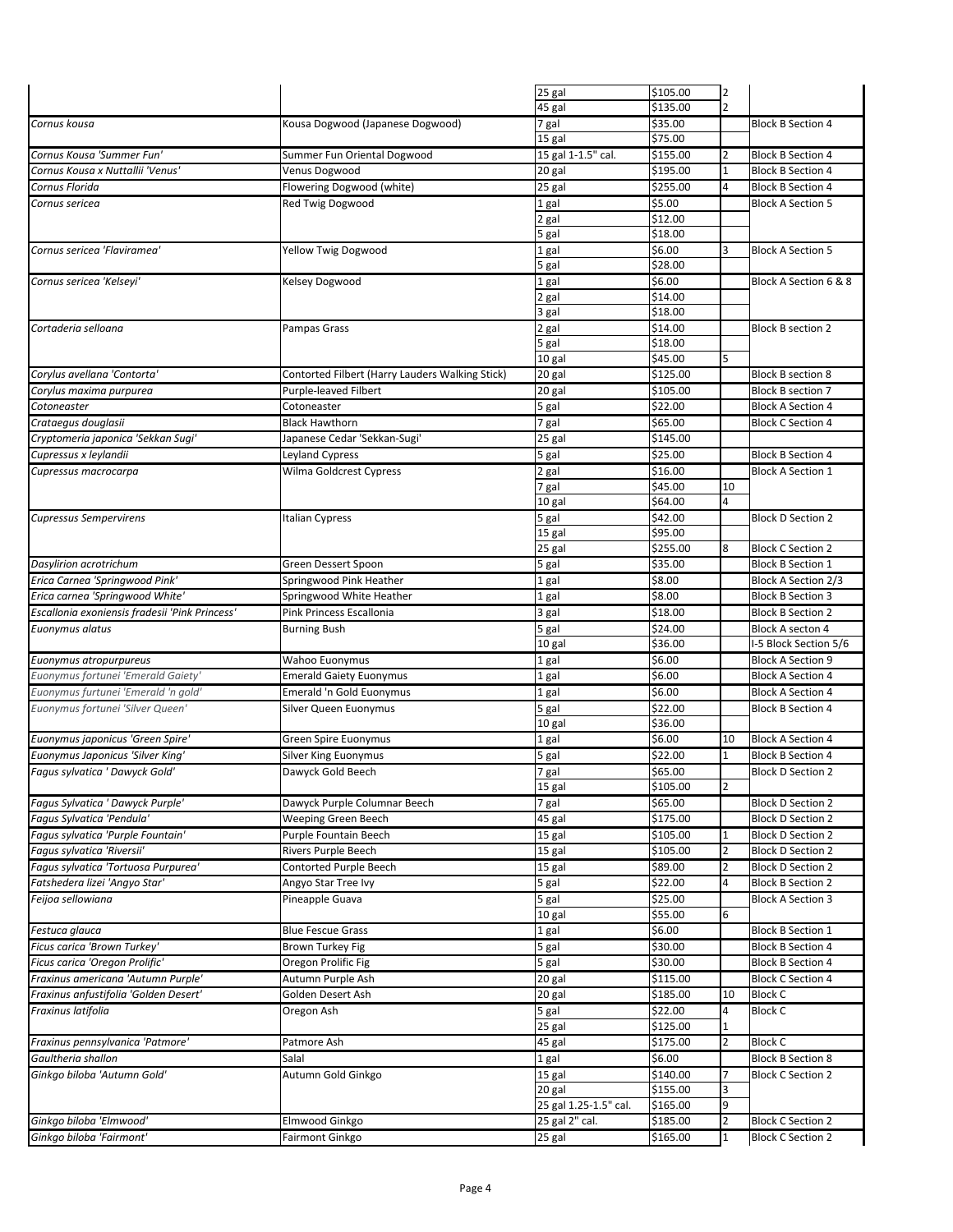| Ginkgo biloba 'Princeton Sentry'         | Princeton Sentry Ginkgo                  | 20 gal 1.25-1.5" cal.   | \$155.00 | 1              | <b>Block C Section 2</b>   |
|------------------------------------------|------------------------------------------|-------------------------|----------|----------------|----------------------------|
| Hakonechloa macra                        | Green japanese Forest Grass              | 1 gal                   | \$8.00   |                | <b>Block B Section 2</b>   |
|                                          |                                          | 3 gal                   | \$18.00  |                |                            |
| Hakonechloa macra 'All Gold'             | All Gold Japanese Forest Grass           | 1 gal                   | \$8.00   |                | <b>Block B Section 1</b>   |
|                                          |                                          | 3 gal                   | \$18.00  |                |                            |
| Hakonechloa macra 'Aureola'              | Variegated Gold Jap. Forest Grass        | 1 gal                   | \$8.00   |                |                            |
| Helictotrichon sempervirens              | <b>Blue Oat Grass</b>                    | 1 gal                   | \$6.00   |                | <b>Block B Section 1</b>   |
| Hemerocallis 'Aztec Gold'                | <b>Aztec Gold Daylily</b>                | 1 gal                   | \$7.00   |                | <b>Block B Section 2</b>   |
|                                          |                                          |                         |          |                | <b>Block B Section 2</b>   |
| Hemerocallis 'Happy Returns'             | Happy Returns Daylily                    | 2 gal                   | \$14.00  |                |                            |
| Hemerocallis 'Pardon Me'                 | Pardon Me Daylily                        | 1 gal                   | \$7.00   |                | <b>Block B Section 2</b>   |
| Hemerocallis 'Stella d'Oro'              | Stella d'Oro Daylily                     | 1 gal                   | \$7.00   |                | <b>Block B Section 2</b>   |
| Hesperaloe parviflora                    | Red Yucca/ Coral/ Red flower false yucca | 5 gal                   | \$35.00  |                | <b>Block B Section 1</b>   |
| Heuchera                                 | Heuchera                                 | 1 gal                   | \$5.00   |                | <b>Block A Section 4/5</b> |
|                                          |                                          | 3 gal                   | \$14.00  |                |                            |
| Hibiscus syriacus 'Notwoodone'           | Lavender Chiffon Rose of Sharon          | 10 gal                  | \$85.00  |                | <b>Block B Section 5</b>   |
| Hibiscus syriacus 'Notwoodtwo'           | White Chiffon Rose of Sharon             | 10 gal                  | \$85.00  |                | <b>Block B Section 5</b>   |
| Holodiscus discolor                      | Ocean Spray                              | 1 gal                   | \$5.00   |                | <b>Block A section 9</b>   |
| Hydrangea 'Blue Wave'                    | Hydrangea Blue Wave                      | 5 gal                   | \$28.00  |                | <b>Block A Section 2</b>   |
| Hydrangea macrophylla 'Big Daddy'        | Hydrangea Big Daddy                      | 5 gal                   | \$28.00  |                | <b>Block A Section 2</b>   |
| Hydrangea macrophylla 'Glowing Embers'   | Glowing Embers Hydrangea                 | 2 gal                   | \$18.00  |                | <b>Block A Section 2</b>   |
| Hydrangea paniculata                     | Hydrangea 'Tree Form'                    | 5 gal                   | \$25.00  | 8              | <b>Block A Section 2</b>   |
| Hydrangea Paniculata 'Little Lime'       | Hydrangea Little Lime                    | 15 gal                  | \$86.00  | 2              | <b>Block B Section 8</b>   |
|                                          |                                          | 20 gal                  | \$105.00 | $\mathbf{1}$   |                            |
| Hydrangea 'Preziosa'                     | Hydrangea Preziosa                       | 5 gal                   | \$28.00  |                | <b>Block A Section 2</b>   |
| Hydrangea quercifolia 'Pee Wee'          | Peewee Oakleaf Hydrangea                 | 3 gal                   | \$24.00  |                | <b>Block A section 2</b>   |
| Ilex 'Centennial Girl'                   | <b>Centennial Girl Holly</b>             | 6 gal                   | \$22.00  |                | Block I-5 Section 4        |
|                                          |                                          | 15 gal                  | \$96.00  | 7              | <b>Block C Section 2</b>   |
|                                          |                                          | 25 gal                  | \$105.00 | 10             | <b>Block C Section 2</b>   |
| Ilex crenata 'Sky Pencil'                | Sky Pencil Japanese Holly                | 5 gal                   | \$32.00  |                | Block A Section 3/4        |
| Ilex x aquipernyi 'Dragon Lady'          | Dragon Lady Holly 'Standard'             | 15 gal                  | \$96.00  | $\overline{2}$ | <b>Block B section 2</b>   |
|                                          |                                          | 25 gal                  | \$125.00 | 6              |                            |
| Ilex x aquipernyi 'Dragon Lady'          | Dragon Lady Holly '3 - Tier'             |                         | \$125.00 | $\mathbf{1}$   | <b>Block B section 2</b>   |
|                                          | <b>Blue Princess Holly 'Standard'</b>    | 25 gal                  |          | $\mathbf{1}$   |                            |
| llex × meserveae                         |                                          | 10 gal                  | \$55.00  |                |                            |
| llex × meserveae                         | <b>Blue Princess Holly</b>               | 6 gal                   | \$22.00  |                | Block I-5 Section 4        |
|                                          |                                          | 10 gal                  | \$36.00  |                |                            |
|                                          |                                          | $\overline{15}$ gal     | \$55.00  |                |                            |
| Ilex × meserveae 'Blue Maid'             | <b>Blue Maid Holly</b>                   | 6 gal                   | \$22.00  |                | Block I-5 Section 4        |
| Ilex x 'Nellie R. Stevens'               | Nellie R. Stevens Holly                  | 45 gal                  | \$125.00 | 5              |                            |
| Ilex x 'Nellie R. Stevens'               | Nellie R. Stevens Holly 'Standard'       | 25 gal                  | \$125.00 | 3              |                            |
|                                          |                                          | 45 gal                  | \$125.00 | 4              |                            |
| Imperata cylindrica                      | Japanese Blood Grass                     | 1 gal                   | \$6.00   |                | <b>Block B Section 1</b>   |
| Juncus Patens                            | Spreading Rush                           | 1 gal                   | \$6.00   |                | <b>Block B Section 1</b>   |
| Juglans hindsii x nigra                  | Oregon Black Walnut                      | 25 gal                  | \$125.00 | 8              |                            |
|                                          | <b>Blue Point Juniper</b>                | 7 gal                   | \$42.00  |                | Block B Section 4/5        |
| juniperus chinensis 'old gold'           | Old Gold Juniper                         | 5 gal                   | \$24.00  | 10             | <b>Block A Section 4/5</b> |
|                                          |                                          | 10 gal                  | \$42.00  | 8              |                            |
| Juniperus chinensis 'Sea Green'          | Sea Green Juniper                        | 2 gal                   | \$18.00  | 6              | <b>Block B section 4</b>   |
| Juniperus chinensis 'Sea Green'          | Sea Green Juniper 'Spiral'               | 15 gal                  | \$78.00  |                |                            |
| Juniperus chinensis 'Sea Green'          | Sea Green Juniper 'Pom Pom'              | 15 gal                  | \$45.00  | 2              |                            |
| Juniperus chinensis 'Sea Green'          | Sea Green Juniper '3-Tier'               | 7 gal                   | \$55.00  | 5              |                            |
|                                          |                                          | 15 gal                  | \$78.00  | 1              |                            |
| juniperus chinensis 'Spartan'            | Spartan Juniper                          | 5 gal 3-4'              | \$25.00  |                | <b>Block B Section 4</b>   |
| juniperus chinensis 'Spartan'            | Spartan Chinese Juniper 4-Tier           | 20 gal                  | \$115.00 |                | <b>Block E Section 3</b>   |
| Juniperus procumbens 'Nana'              | Dwarf Japanese garden juniper            | 2 gal                   | \$14.00  |                | <b>Block A Section 1</b>   |
|                                          |                                          | 20 gal                  | \$155.00 | 4              |                            |
| Juniperus Sabina 'Broadmoor'             | Broadmoor Juniper                        | 5 gal                   | \$24.00  |                | <b>Block B Section 4/5</b> |
| Juniperus sabina 'Tamariscifolia'        | Tam Juniper                              | 3 gal                   | \$18.00  |                | <b>Block B Section 4/5</b> |
| Juniperus scopulorum 'Moonglow'          | Moonglow Juniper 3-Tier                  | 20 gal                  | \$105.00 |                | <b>Block E Section 3</b>   |
| Juniperus scopulorum 'Skyrocket'         | Sky Rocket Juniper                       | 5 gal                   | \$25.00  |                | Block B Section 4/5        |
| Juniperus scopulorum 'Wichita Blue'      | Wichita Blue Juniper                     | 5 gal 3-4'              | \$25.00  |                | Block B Section 4/5        |
| Laburnum x watereri 'Vossii'             |                                          |                         |          | 2              |                            |
|                                          | Vossii Golden Chain tree                 | 20 gal                  | \$175.00 |                | <b>Block C Section 3</b>   |
| Lagerstroemia indica 'Catawba'           | Catawba Crepe Myrtle                     | 20 gal 1"- 1.25" cal.   | \$125.00 |                | <b>Block B Section 5</b>   |
| Lagerstroemia indica x fauriei 'Natchez' | Natchez Crepe Myrtle                     | 20 gal 1"- 1.25" cal.   | \$125.00 |                | <b>Block B Section 5</b>   |
| Lagerstroemia indica x fauriei 'Natchez' | Natchez Crepe Myrtle 'Multi-Stem'        | 15 gal                  | \$95.00  |                | <b>Block B Section 5</b>   |
|                                          |                                          | 25 gal 1.5"- 1.75" cal. | \$135.00 |                |                            |
| Lagerstroemia indica 'Watermelon Red'    | Watermelon Red Crepe Myrtle              | 5 gal                   | \$45.00  |                | <b>Block B Section 5</b>   |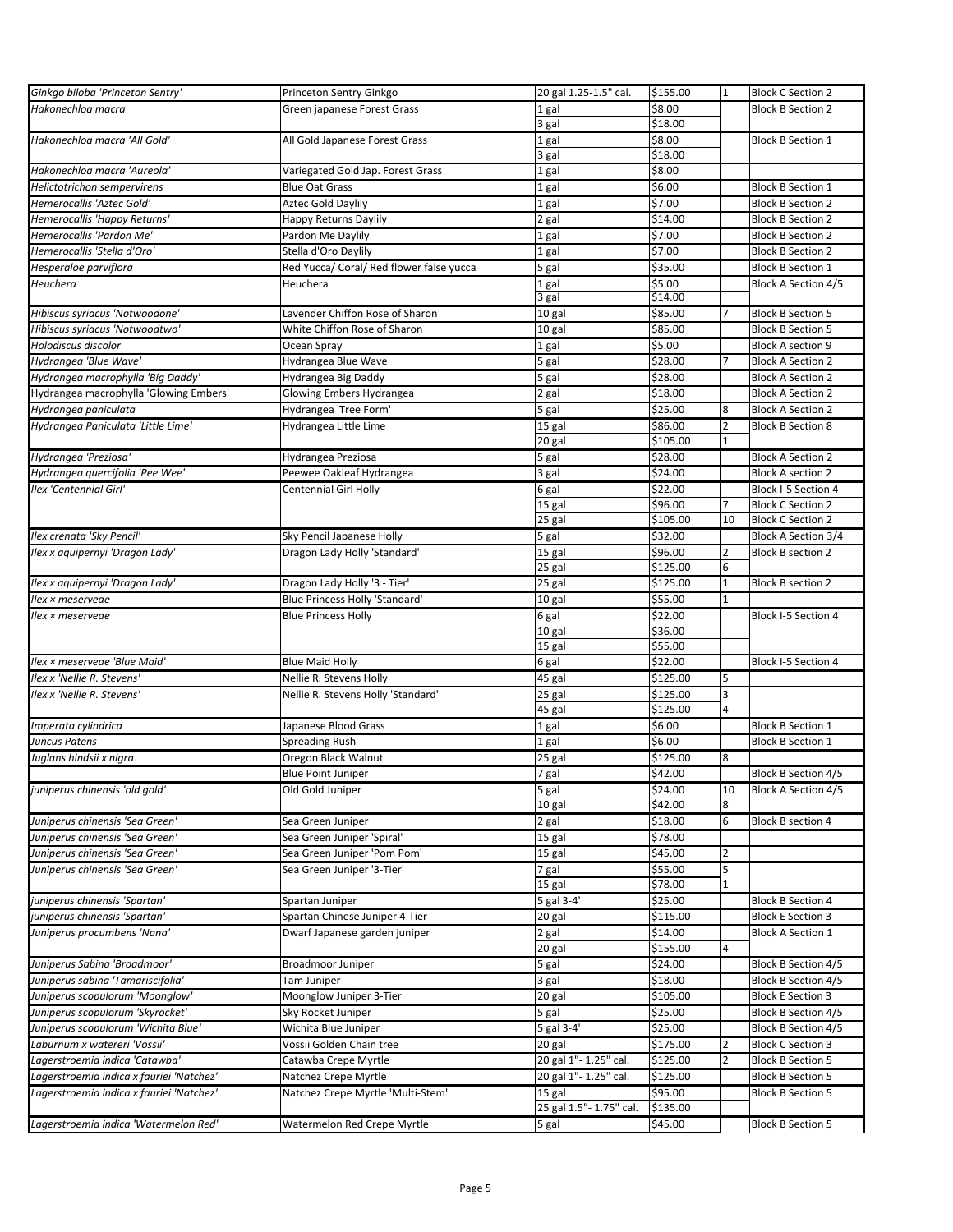| Larix Kaempferi                          | Japanese Larch                             | 7 gal              | \$32.00  |                | Block A Section 8/9      |
|------------------------------------------|--------------------------------------------|--------------------|----------|----------------|--------------------------|
| Lavandula stoechas                       | Spanish Lavender/ Topped Lav./ French Lav. | 1 gal              | \$8.00   |                | <b>Block A Section 2</b> |
|                                          |                                            | 2 gal              | \$14.00  |                |                          |
| Lavandula x intermedia 'Grosso'          | Grosso Lavender                            | 1 gal              | \$8.00   |                | <b>Block A Section 2</b> |
| Ligustrum japonicum 'Texanum'            | Wax-leaf privet                            | 5 gal              | \$22.00  |                | Block I-5 Section 5      |
|                                          |                                            | 15 gal             | \$65.00  |                |                          |
| Liriodendron Tulipfera                   | <b>Tulip Tree</b>                          | 25 gal             | \$155.00 | 6              | <b>Block D Section 5</b> |
| Liriope muscari 'Big Blue'               | <b>Big Blue Lilyturf</b>                   | 1 gal              | \$6.00   |                | <b>Block B Section 1</b> |
| Liquidambar styraciflua                  | Sweet Gum Maple                            | 15 gal 1.5" cal.   | \$95.00  |                | <b>Block C Section 4</b> |
|                                          |                                            | 65 gal 3-4" cal.   | \$255.00 |                |                          |
|                                          |                                            | 95 gal 5" cal.     | \$425.00 |                |                          |
| Lonicera Involucrata                     | Twinberry Honeysuckle                      | 2 gal              | \$12.00  | 6              | <b>Block A Section 9</b> |
| Lonicera periclymenum                    | Honeysuckle                                | 20 gal             | \$95.00  | $\overline{1}$ |                          |
| Lonicera x heckrottii 'Gold Flame'       | Goldflame Honeysuckle                      | 10 gal             | \$75.00  | 3              | Block section 1          |
| Loropetalum chinense 'Plum Delight'      | Plum Delight Loropetalum                   | 2 gal              | \$18.00  |                | <b>Block A Section 1</b> |
| Magnolia 'Galaxy'                        | Galaxy Magnolia                            | 20 gal             | \$225.00 | 2              | <b>Block B section 4</b> |
|                                          |                                            | 25 gal             | \$275.00 | 1              |                          |
| Magnolia grandiflora 'Edith Bogue'       | Edith Bogue Magnolia                       | 10 gal             | \$85.00  |                | <b>Block C Section 1</b> |
| Magnolia grandiflora 'Little Gem'        | Little Gem Magnolia                        | 15 gal             | \$125.00 |                | <b>Block C Section 1</b> |
|                                          | Teddy Bear Magnolia                        | 45 gal             | \$355.00 | 1              | <b>Block A Section 1</b> |
| Mahonia aquifolium                       | Oregon Grape Holly                         | 2 gal              | \$12.00  |                | Block A section 4-6      |
| Malus domestica 'Braeburn'               | Braeburn Apple Tree 'Espalier'             | 20 gal             | \$125.00 | 6              | Fence line               |
| Malus domestica 'Gala'                   | Gala Apple Tree 'Espalier'                 | 20 gal             | \$125.00 |                | Fence line               |
| Malus domestica 'Gravenstein'            | Graventein Apple Tree 'Espalier'           | 20 gal             | \$125.00 | 3              | Fence line               |
| Malus domestica 'Liberty'                | Liberty Apple Tree 'Esplaier'              | 20 gal             | \$125.00 |                | Fence line               |
| Malus domestica 'McIntosh'               | McIntosh Apple Tree 'Esplaier'             | 20 gal             | \$125.00 |                | Fence line               |
| Malus domestica 'North Pole'             | Northpole Columnar Apple Tree              | 10 gal             | \$85.00  |                |                          |
|                                          |                                            | 20 gal             | \$125.00 | 5              |                          |
| Malus domestica 'Scarlet Sentinel'       | Scarlet Sentinel Columnar Apple Tree       | 15 gal             | \$125.00 | 1              |                          |
| Malus domestica 'Spartan'                | Spartan Apple Tree 'Espalier'              | 20 gal             | \$125.00 |                | Fence line               |
| Malus domestica 'Yellow Delicious'       | Yellow Delicious Apple Tree 'Espalier'     | 20 gal             | \$125.00 | 1              | Fence line               |
| Malus 'Spring Snow'                      | Spring Snow Flowering Crabapple            | 15 gal             | \$85.00  |                |                          |
| Metasequoia Glyptostroboides 'Gold Rush' | Gold Rush Dawn Redwood                     | 15 gal             | \$132.00 | 1              | <b>Block C Section 3</b> |
|                                          |                                            |                    |          |                |                          |
|                                          |                                            |                    |          |                |                          |
| Microbiota decussata                     | <b>Russian Cypress</b>                     | 20 gal             | \$110.00 | 5              |                          |
| Miscanthus sinensis 'Adagio'             | Adagio grass                               | 5 gal              | \$22.00  |                | <b>Block B Section 1</b> |
| Miscanthus sinensis 'Gold Bar'           | Gold Bar Zebra Grass                       | 2 gal              | \$12.00  |                | <b>Block B Section 1</b> |
|                                          |                                            | 5 gal              | \$22.00  |                |                          |
| Miscanthus sinensis 'Little Miss'        | Little Miss Dwarf Maiden Grass             | 1 gal              | \$7.00   |                | <b>Block B Section 1</b> |
| Miscanthus sinensis 'Morning Light'      | Morning Light grass                        | 1 gal              | \$7.00   |                | <b>Block B Section 1</b> |
|                                          |                                            | 5 gal              | \$22.00  |                |                          |
| Nandina domestica 'Burgundy Wine'        | <b>Burgundy Wine Nandina</b>               | 5 gal              | \$28.00  | 2              | Block A Section 3/4      |
| Nandina domestica 'Fire Power'           | Fire Power Nandina                         | 2 gal              | \$18.00  | $\overline{2}$ | Block A Section 3/4      |
| Nandina domestica 'Gulf Stream'          | <b>Gulf Stream Nandina</b>                 | 5 gal              | \$25.00  | 5              | Block A Section 3/4      |
| Nandina domestica 'Moon Bay'             | Moon Bay Nandina                           | 2 gal              | \$16.00  |                |                          |
| Olea europaea                            | Dwarf Olive Bush                           | 10 gal             | \$75.00  |                | <b>Block B Section 2</b> |
| Olea Europaea 'Manzanillo'               | Manzanillo Olive Tree                      | 15 gal             | \$125.00 |                |                          |
|                                          |                                            | 20 gal             | \$175.00 |                |                          |
| Olea europaea 'Wilsonii'                 | Wilson Fruitless Olive Tree                | 24" Box            | \$345.00 | 6              |                          |
| Oemleria cerasiformis                    | Indian Plum/ Oso Berry                     | 1 gal              | \$5.00   |                | <b>Block A Section 9</b> |
|                                          |                                            | 2 gal              | \$12.00  |                | <b>Block A Section 9</b> |
| ophiopogon japonicus                     | Mondo Grass                                | 1 gal              | \$6.00   |                | <b>Block B Section 1</b> |
| Ophiopogon planiscapus 'Nigrescens       | <b>Black Mondo Grass</b>                   | 1 gal              | \$8.00   |                |                          |
| Osmanthus heterophyllus 'Goshiki'        | Goshiki False Holly                        | 10 gal             | \$34.00  |                |                          |
| Osmanthus heterophyllus 'Variegatus'     | Variegated False Holly                     | 2 gal              | \$14.00  |                | Block A Section 2/3      |
| Panicum virgatum                         | Shenandoah Switch Grass                    | 5 gal              | \$22.00  |                | <b>Block B Section 1</b> |
| Parrotia persica                         | Persian Ironwood                           | 45 gal 2.5-3" cal. | \$175.00 |                | <b>Block C Section 4</b> |
| Pennisetum alopecuroides 'Hameln'        | Hameln Dwarf Fountain Grass                | 1 gal              | \$6.00   |                |                          |
| Pennisetum alopecuroides 'Little Bunny'  | Little Bunny Dwarf Fountain Grass          | 1 gal              | \$6.00   |                | <b>Block B Section 1</b> |
| Philadelphus Lewisii                     | Mock Orange                                | 2 gal              | \$14.00  |                | <b>Block A section 6</b> |
| Phormium tenax 'Rubrum'                  | Flax Rubrum                                | 10 gal             | \$45.00  |                | <b>Block B Section 1</b> |
| Phormium tenax 'Mat's Merlot'            | Flax Mats Merlot                           | 5 gal              | \$30.00  |                | <b>Block B Section 1</b> |
| Photinia × fraseri                       | Red Tip Photinia                           | 5 gal              | \$22.00  |                | <b>Block B Section 2</b> |
| Phyllostachys aurea                      | Golden spreading Bamboo                    | 10 gal             | \$45.00  |                | Block I-5 Section 5      |
| Picea Abies                              | Norway Spruce                              | 7 gal              | \$45.00  |                |                          |
| Picea Abies 'Formanek'                   | Formanek Weeping Norway Spruce             | 10 gal             | \$89.00  | 8              |                          |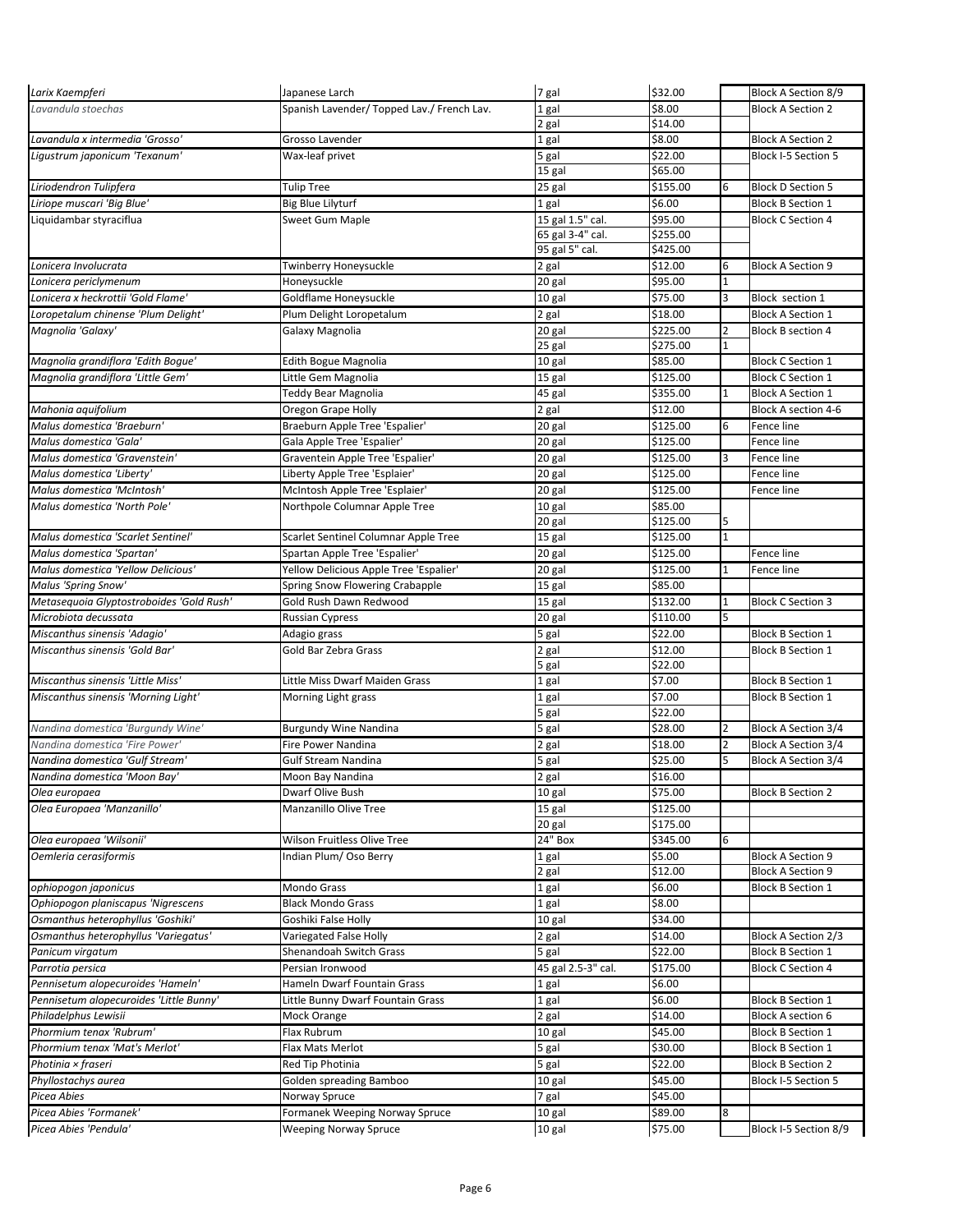|                                              |                                            | 15gal       | \$95.00  |                          |                            |
|----------------------------------------------|--------------------------------------------|-------------|----------|--------------------------|----------------------------|
|                                              |                                            | 20 gal      | \$115.00 |                          |                            |
|                                              |                                            | 25 gal      | \$145.00 |                          |                            |
| Picea bicolor 'Howells Dwarf Tigertail'      | Dwarf Tigertail Spruce 'Standard'          |             | \$105.00 |                          |                            |
|                                              |                                            | 20 gal      |          |                          |                            |
| Picea engelmannii 'Bush's Lace'              | Bush's Lace Engelmann Spruce               | 20 gal      | \$125.00 |                          | <b>Black D Section 1</b>   |
| Picea Glauca 'Conica'                        | Dwarf Alberta Spruce                       | 10 gal      | \$36.00  |                          | Block I-5 Section 7/8      |
| Picea Mariana 'Nana'                         |                                            |             |          |                          |                            |
|                                              | <b>Blue Nest Spruce</b>                    | 7 gal       | \$32.00  |                          | Block I-5 Section 7        |
| Picea Omorika 'Pendula Bruns'                | Bruns Weeping Serbian Spruce               | 25 gal      | \$125.00 | 2                        |                            |
| Picea Orientalis 'Atrovirens'                | Caucasia Spruce                            | 15 gal      | \$89.00  | $\overline{\phantom{a}}$ |                            |
|                                              |                                            |             | \$105.00 |                          |                            |
|                                              |                                            | 20 gal      |          |                          |                            |
| Picea pungens 'Baby Blueeyes'                | <b>Baby Blue Spruce</b>                    | 3 gal       | \$20.00  | З                        | <b>Block A Section 4/5</b> |
|                                              |                                            | 10 gal      | \$85.00  |                          | Block I-5 Section 9/10     |
|                                              |                                            | 5-6' B & B  | \$95.00  |                          | <b>Block F</b>             |
|                                              |                                            |             |          |                          |                            |
|                                              |                                            | 25 gal      | \$105.00 | 2                        | Block I-5 Section 9/10     |
|                                              |                                            | 45 gal      | \$185.00 |                          |                            |
| Picea pungens 'Bacheri'                      | Bacheri Blue Spruce                        | 10 gal      | \$75.00  |                          |                            |
|                                              |                                            |             | \$185.00 | 1                        |                            |
|                                              |                                            | 45 gal      |          |                          |                            |
|                                              |                                            | 3' box      | \$295.00 |                          |                            |
|                                              |                                            | 95 gal      | \$455.00 | 1                        |                            |
| Picea pungens 'Fastigata'                    | <b>Columnar Blue Spruce</b>                | 10 gal      | \$75.00  |                          |                            |
|                                              |                                            |             |          |                          |                            |
|                                              |                                            | 20 gal      | \$95.00  |                          |                            |
|                                              |                                            | B & B 5-6'  | \$95.00  |                          |                            |
|                                              |                                            | 25 gal      | \$136.00 |                          |                            |
|                                              |                                            | 45 gal      | \$185.00 | 3                        | Block I-5 Section 9/10     |
|                                              |                                            |             |          |                          |                            |
| Picea pungens 'Fat Albert'                   | Fat Albert Spruce                          | B & B 5-6'  | \$95.00  | 9                        |                            |
|                                              |                                            | 45 gal      | \$145.00 | 2                        |                            |
|                                              |                                            | 45 gal      | \$165.00 | $\overline{1}$           |                            |
|                                              |                                            |             |          |                          |                            |
| Picea pungens 'Foxtail'                      | <b>Foxtail Blue Spruce</b>                 | B & B 5-6'  | \$95.00  | 4                        |                            |
| Picea pungens 'Glauca'                       | Colorado Blue Spruce                       | 2 gal       | \$14.00  |                          |                            |
|                                              |                                            | 7 gal 2-3'  | \$32.00  |                          | <b>Block C Section 1</b>   |
|                                              |                                            |             |          |                          |                            |
| Picea pungens 'Glauca Procumbens'            | <b>Blue Spreading Colorado Spruce</b>      | 10 gal      | \$84.00  |                          | <b>Block D Section 1</b>   |
|                                              |                                            | 45 gal      | \$110.00 |                          |                            |
| Picea Pungens 'Globosa'                      | Dwarf Globe Blue Spruce 'Standard'         | 3 gal       | \$32.00  |                          | <b>Block C Section 1</b>   |
|                                              |                                            | 25 gal      | \$155.00 | 2                        |                            |
|                                              |                                            |             |          |                          |                            |
| Picea Pungens 'Globosa' x P. Abies 'Pendula' | Dwarf Globe Spruce + Weeping Norway Spruce | 15 gal      | \$140.00 | З                        |                            |
|                                              |                                            | 25 gal      | \$185.00 | 6                        |                            |
| Picea pungens 'Mrs. Cesarini'                | Mrs. Cesarini Dwarf Spruce 'Standard'      | $15$ gal    | \$105.00 | 3                        | <b>Block C Section 1</b>   |
|                                              |                                            |             |          |                          |                            |
| Picea Pungens 'Pendula'                      | Weeping Blue Spruce                        | 15 gal      | \$86.00  | 2                        |                            |
|                                              |                                            | 20 gal      | \$105.00 | $\overline{2}$           |                            |
| Picea pungens 'The Blues'                    | The Blues Colorado Spruce                  | 20 gal      | \$105.00 | 6                        |                            |
| Picea Sitchensis                             |                                            |             | \$32.00  |                          |                            |
|                                              | Sitka Spruce                               | 7 gal       |          |                          | <b>Block A Section 7</b>   |
| Pieris japonica 'Flaming Silver'             | <b>Flaming Silver Pieris</b>               | 5 gal       | \$28.00  |                          |                            |
| Pieris japonica 'Mountain Fire'              | <b>Mountain Fire Pieris</b>                | 5 gal       | \$28.00  |                          |                            |
|                                              |                                            |             | \$18.00  |                          | <b>Block A Section 1</b>   |
| Pieris Japonica 'Variegata'                  | <b>Variegated Pieris</b>                   | 2 gal       |          |                          |                            |
| Pinus                                        | Pine                                       | 2 gal       | \$18.00  |                          | Block A Section 8/9        |
| Pinus cembra                                 | Swiss stone pine                           | 20 gal      | \$105.00 | $\mathbf 1$              |                            |
|                                              |                                            |             |          |                          |                            |
| Pinus Contorta                               | Shore Pine                                 | 5 gal 3-4'  | \$25.00  |                          |                            |
|                                              |                                            | 15 gal 4-5' | \$94.00  | 9                        | <b>Block D Section 1</b>   |
| Pinus Contorta 'Pom Pom'                     | Shore Pine (Pom Pom)                       | 185         | \$185.00 | 2                        | Block I-5 Section 8        |
|                                              |                                            | 25 gal      | \$205.00 |                          | <b>Block D Section 5</b>   |
|                                              |                                            |             | \$225.00 | 1                        |                            |
|                                              |                                            | 45 gal      |          |                          |                            |
| Pinus Contorta var. murrayana                | Murrayana Pine                             | $2 - 3'$    | \$32.00  |                          | Block I-5 Section 2/3      |
|                                              |                                            | $3 - 4'$    | \$48.00  |                          |                            |
|                                              |                                            | $4 - 5'$    | \$64.00  |                          |                            |
|                                              |                                            |             |          |                          |                            |
|                                              |                                            | $5 - 6'$    | \$80.00  |                          |                            |
|                                              |                                            | $6 - 7'$    | \$96.00  |                          |                            |
|                                              |                                            | $7 - 8'$    | \$126.00 |                          |                            |
|                                              |                                            | $8 - 9'$    | \$160.00 |                          |                            |
|                                              |                                            |             |          |                          |                            |
|                                              |                                            | $9 - 10'$   | \$198.00 |                          |                            |
|                                              |                                            | $10 - 11'$  | \$250.00 |                          |                            |
| Pinus Heldreichii                            | <b>Bosnian Pine</b>                        | 25 gal      | \$125.00 |                          |                            |
|                                              |                                            |             |          |                          |                            |
| Pinus Mugo                                   | Mugo Pine                                  | 2 gal       | \$14.00  |                          | <b>Block B Section 4</b>   |
| Pinus nigra                                  | Austrian Black Pine                        | 5 gal       | \$22.00  |                          | <b>Block A Section 9</b>   |
| Pinus nigra 'Pom Pom'                        | Austrian Pine Pom Pom                      | $25$ gal    | \$205.00 |                          |                            |
|                                              |                                            |             |          |                          |                            |
| Pinus parviflora 'Glauca'                    | Japanese white pine                        | 20 gal      | \$96.00  |                          |                            |
| Pinus ponderosa                              | Ponderosa Pine                             | 1 gal       | \$6.00   |                          | <b>Block A Section 7</b>   |
|                                              |                                            | 2 gal       | \$14.00  |                          |                            |
|                                              |                                            |             |          |                          |                            |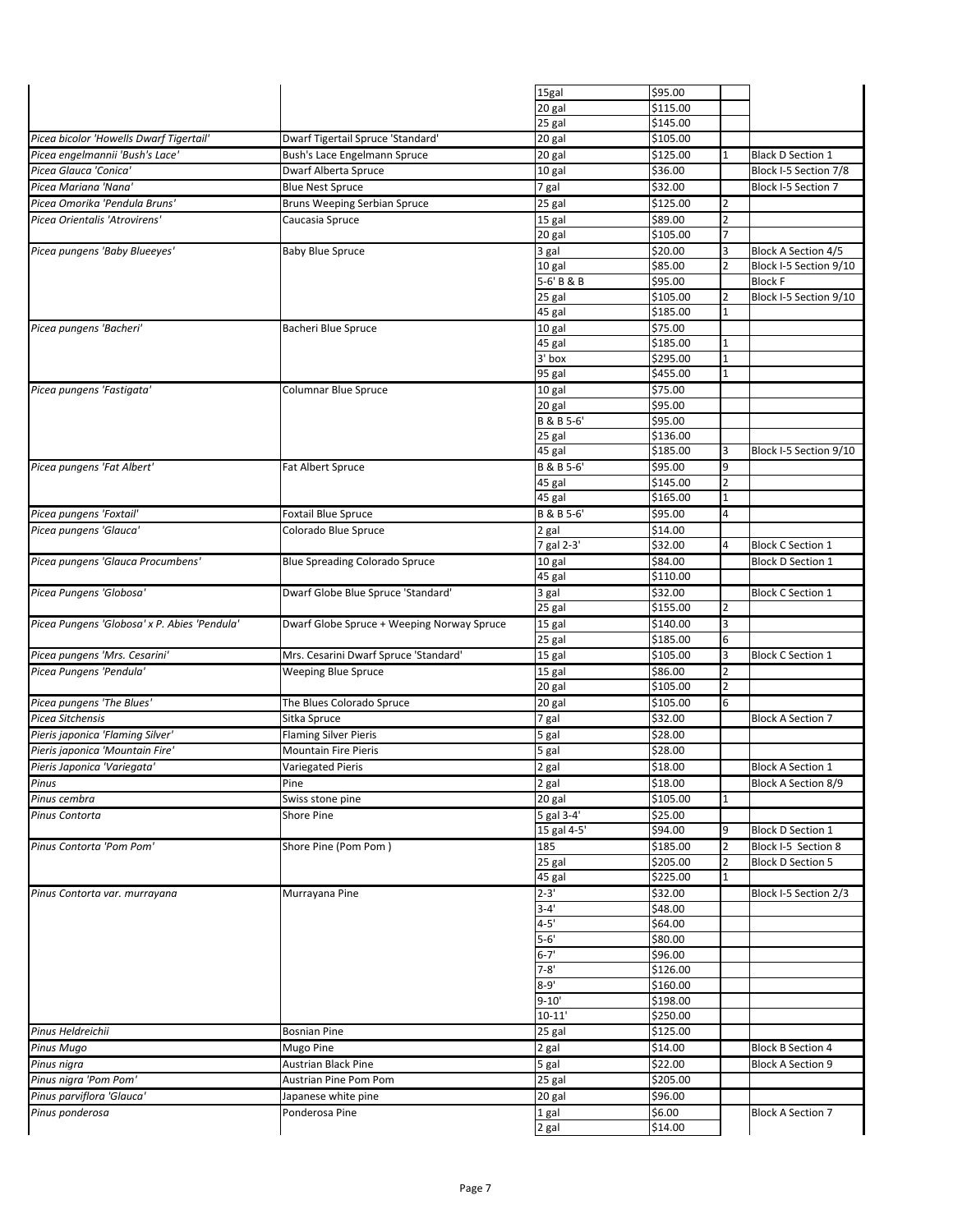|                                           |                                           | 5 gal                   | \$22.00  |   |                          |
|-------------------------------------------|-------------------------------------------|-------------------------|----------|---|--------------------------|
|                                           |                                           | 10 gal                  | \$36.00  |   |                          |
| Pinus sylvestris 'Fastigiata'             | <b>Columnar Scotch Pine</b>               | 25 gal                  | \$125.00 |   |                          |
| Pinus Sylvestris 'Gold Coin'              | Gold Coin Scots Pine                      | 15 gal                  | \$138.00 |   | <b>Block C Section 1</b> |
|                                           |                                           |                         |          |   |                          |
| Pinus Sylvestris 'Pom Pom'                | Scotch Pine Pom Pom (Multiple Small Poms) | 25 gal                  | \$140.00 | 5 |                          |
|                                           |                                           | 45 gal                  | \$185.00 |   |                          |
| Pinus Sylvestris 'Pom Pom'                | Scotch Pine Pom Pom (Multiple Big Poms)   | 25 gal                  | \$205.00 | 9 | <b>Block D Section 5</b> |
| <b>Pinus Strobus</b>                      | <b>White Pine</b>                         | 5 gal                   | \$22.00  |   |                          |
|                                           |                                           |                         |          |   |                          |
| Pinus strobus 'Contorta'                  | Contorted White Pine                      | 20 gal                  | \$94.00  | 1 |                          |
|                                           |                                           | 45 gal                  | \$145.00 |   |                          |
| Pinus strobus 'fastigiata'                | Columnar eastern white pine               | 10 gal                  | \$72.00  |   | <b>Block E Section 3</b> |
| Pinus strobus 'Pendula'                   | Weeping White Pine                        | 20 gal                  | \$110.00 |   |                          |
|                                           |                                           | 45 gal                  | \$155.00 |   |                          |
|                                           |                                           |                         |          |   |                          |
| Pinus Virginiana 'Wate's Golden Pom Pom'  | Wates Golden Pine (Pom Pom)               | 25 gal                  | \$225.00 | 4 | <b>Block D Section 5</b> |
| Pinus Virginiana 'Wate's Golden' Standard | Wates Golden Pine 'Standard'              | 25 gal                  | \$145.00 | 5 |                          |
| Pinus x Domingo                           | Domingo Pine                              | 10 gal                  | \$72.00  |   | <b>Block E Section 3</b> |
|                                           |                                           |                         |          |   |                          |
| Pistacia chinensis                        | Chinese Pistache                          | 25 gal                  | \$135.00 |   | Block E Section 2/3      |
| Platanus acerifolia 'Morton Circle'       | <b>Exclamation London Planetree</b>       | 20 gal                  | \$140.00 | 5 |                          |
|                                           |                                           | 45 gal                  | \$155.00 | 2 |                          |
| Platanus x acerifolia 'Bloodgood'         |                                           |                         |          |   |                          |
|                                           | Bloodgood London Planetree                | 20 gal                  | \$145.00 |   |                          |
|                                           |                                           | 25 gal                  | \$185.00 |   |                          |
| Podocarpus macrophyllus                   | Yew Plum Pine                             | 10 gal                  | \$58.00  |   |                          |
| Polystichum munitum                       | Western Sword Fern                        | 1 gal                   | \$5.00   |   |                          |
|                                           |                                           |                         |          |   |                          |
|                                           |                                           | 2 gal                   | \$12.00  |   |                          |
| Populus tremuloides                       | <b>Quaking Aspen</b>                      | 5 gal                   | \$22.00  |   |                          |
|                                           |                                           | 25 gal                  | \$105.00 |   |                          |
| Prunus cerasifera 'Thundercloud'          | Thundercloud Flowering Plum               | $\overline{15}$ gal     | \$105.00 |   | <b>Block C Section 3</b> |
|                                           |                                           |                         |          |   |                          |
|                                           |                                           | 25 gal                  | \$165.00 |   |                          |
| Prunus 'Kanzan'                           | Kwanzan Cherry                            | 20 gal                  | \$115.00 |   |                          |
| Prunus laurocerasus 'Otto Luyken'         | Otto Luyken Laurel                        | 1 gal 6-10"             | \$6.00   |   | <b>Block A Section 4</b> |
|                                           |                                           |                         |          |   |                          |
|                                           |                                           | 2 gal 10-12"            | \$14.00  |   |                          |
|                                           |                                           | 7 gal 2-3'              | \$42.00  |   | <b>Block B Section 3</b> |
| Prunus laurocerasus 'Schipkaensis'        | Skip Laurel/ Cherry Laurel                | 10 gal                  | \$40.00  |   | <b>Block E Section 4</b> |
| Prunus lusitanica                         | Portuguese Laurel                         | 2 gal 1-2'              | \$14.00  |   | <b>Block A Section 4</b> |
|                                           |                                           |                         |          |   |                          |
|                                           |                                           | 5 gal 2'                | \$24.00  |   |                          |
| <b>Prunus 'Snow Fountains'</b>            | Snow Fountains Weeping Cherry             | $15$ gal                | \$85.00  |   | Fence line               |
| Prunus Virginiana 'canada red'            | Canada Red Chokecherry                    | 25 gal                  | \$155.00 |   | <b>Block C Section 4</b> |
|                                           |                                           |                         |          | 2 |                          |
| Pseudotsuga menziesii                     | Douglas Fir                               | 1 gal                   | \$6.00   |   | Block A Section 6/7      |
|                                           |                                           | 5 gal                   | \$18.00  |   |                          |
| Pseudotsuga menziesii 'pendula'           | <b>Weeping Douglas Fir</b>                | 20 gal                  | \$95.00  |   | <b>Block D</b>           |
|                                           |                                           | 45 gal                  | \$105.00 |   |                          |
|                                           |                                           |                         |          |   |                          |
|                                           | <b>Tenton Firethorn</b>                   | 45 gal                  | \$195.00 |   | I-5 Block Section 6      |
| Pyrus calleryana 'Chanticleer'            | Chanticleer Flowering Pear/ Glens Form/   | 15 gal                  | \$95.00  | 4 |                          |
|                                           | <b>Cleveland Select</b>                   | 20 gal                  | \$135.00 |   | Block C Section 3/4      |
|                                           |                                           | <b>B &amp; B 2" cal</b> | \$145.00 |   |                          |
|                                           |                                           |                         |          |   |                          |
|                                           |                                           | 45 gal                  | \$235.00 | 3 | <b>Block C Section 5</b> |
| Pyrus communis 'Anjou'                    | Anjou Pear 'Espalier'                     | 20 gal                  | \$125.00 |   | Fence Line               |
| Pyrus Communis 'Red Bartlett'             | Red Bartlett Pear 'Espalier'              | 15 gal                  | \$95.00  |   | Fence Line               |
|                                           |                                           | 20 gal                  | \$125.00 |   |                          |
|                                           |                                           |                         |          |   |                          |
| Pyrus communis 'Williams'                 | <b>Bartlett Pear</b>                      | 20 gal                  | \$125.00 |   | Fence Line               |
|                                           |                                           | 45 gal                  | \$175.00 |   |                          |
|                                           |                                           | 65 gal                  | \$255.00 | 1 |                          |
| Pyrus pyrifolia 'Nijisseiki'              | 20th Century Asian Pear Tree 'Espalier'   | 20 gal                  | \$125.00 |   | Fence Line               |
|                                           |                                           |                         |          |   |                          |
| Pyrus serotina 'Shinseiki'                | Shinseiki Asian Pear Tree 'Espalier'      | 20 gal                  | \$125.00 |   | Fence Line               |
| Quercus Agrifolia                         | Coast Live Oak                            | 20 gal                  | \$125.00 |   | Block C Section 1/2      |
| Quercus garryana                          | Oregon White Oak                          | 1 gal                   | \$5.00   |   | <b>Block A Section 5</b> |
|                                           |                                           |                         |          |   |                          |
|                                           |                                           | 2 gal                   | \$12.00  |   | <b>Block A Section 5</b> |
|                                           |                                           | 5 gal 2-4'              | \$25.00  |   | <b>Block A Section 5</b> |
|                                           |                                           | 7 gal                   | \$45.00  |   | <b>Block C Section 5</b> |
|                                           |                                           | 10 gal 1"-1.25" cal.    | \$65.00  |   |                          |
|                                           |                                           |                         |          |   |                          |
|                                           |                                           | 15 gal 1"- 1.5" cal.    | \$95.00  |   | Block B Section 5-7      |
|                                           |                                           |                         | \$125.00 |   |                          |
|                                           |                                           | 20 gal 1.5" cal.        |          |   |                          |
|                                           |                                           | 25 gal 2-2.5" cal.      | \$155.00 |   |                          |
|                                           |                                           |                         |          |   |                          |
|                                           |                                           | 45 gal 2.5-3"           | \$225.00 |   |                          |
|                                           |                                           | 65 gal                  | \$425.00 |   |                          |
| Quercus macrocarpa                        | <b>Bur Oak</b>                            | 25 gal                  | \$125.00 |   |                          |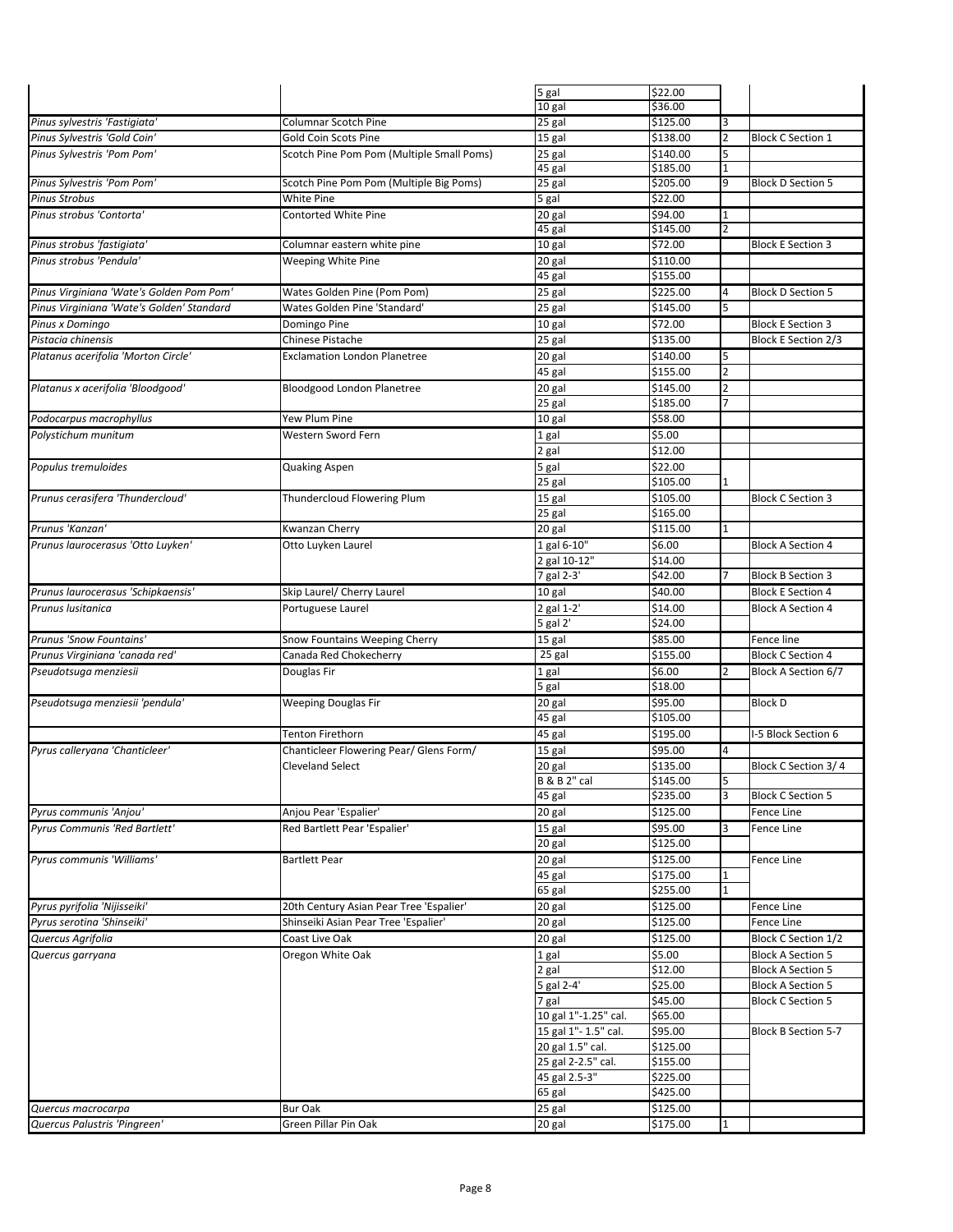| Quercus robur                                      | English Oak                         | 45 gal                    | \$175.00          | $\overline{2}$ |                            |
|----------------------------------------------------|-------------------------------------|---------------------------|-------------------|----------------|----------------------------|
| Quercus robur 'Fastigiata'                         | Columnar English Oak                | 20 gal                    | \$115.00          |                |                            |
| Quercus Rubra                                      | Red Oak                             | 45 gal                    | \$155.00          | 1              |                            |
| Rhamnus frangula 'Columnaris'                      | Columnar Buckthorn                  | 20 gal                    | \$105.00          |                | <b>Block B Section 8</b>   |
| Rhamnus purshiana                                  | Cascara                             | 5 gal .5 -.75" cal.       | \$25.00           |                | <b>Block A Section 5</b>   |
|                                                    |                                     | 45 gal 2.5-2.75" cal.     | \$165.00          |                | Block B section 7/8        |
| Rhaphiolepsis umbellata minor 'Gulf Green'         | Gulf Green Indian Hawthorn          | 2 gal                     | \$20.00           |                | <b>Block A section 3</b>   |
| Rhododendron                                       | Purple Rhododendron                 | 5 gal                     | \$28.00           |                | <b>Block A section 4</b>   |
| Rhus                                               | <b>Sumac Tree</b>                   | 7 gal                     | \$65.00           | 1              | <b>Block A Section 1</b>   |
|                                                    |                                     | 25 gal                    | \$125.00          | $\mathbf 1$    |                            |
| <b>Ribes Aureum</b>                                | Golden Currant                      | 1 gal                     | \$8.00            |                | <b>Block A Section 9</b>   |
| Ribes sanguineum                                   | <b>Red flowering Currant</b>        | 2 gal                     | \$14.00           |                | <b>Block A Section 9</b>   |
|                                                    |                                     |                           |                   |                |                            |
| Ribes sanguineum 'King Edward VII'<br>Rosa nutkana | King Edward VII flowering currant   | 3 gal                     | \$20.00           |                | <b>Block A section 9</b>   |
|                                                    | Nootka Rose                         | 1 gal                     | \$5.00            |                | <b>Block A Section 8</b>   |
| Rosa palustris                                     | Swamp Rose                          | 1 gal                     | \$5.00            |                | <b>Block A Section 8</b>   |
|                                                    |                                     | 2 gal                     | \$12.00           |                |                            |
| Rosa pisocarpa                                     | <b>Cluster Rose</b>                 | 1 gal                     | \$5.00            |                | Block A Section 5/6        |
| Rosmarinus Officinalis ' Tuscan Blue'              | Tuscan Blue Rosemary                | 2 gal                     | \$14.00           |                | <b>Block A Section 1</b>   |
|                                                    |                                     | 5 gal                     | \$25.00           |                |                            |
| Rubus calycinoides                                 | <b>Creeping Raspberry</b>           | 1 gal                     | \$6.00            |                | Block A Section 4/5        |
| <b>Rubus Parviflorus</b>                           | Thimbleberry                        | 1 gal                     | \$5.00            |                | <b>Block A Section 5</b>   |
|                                                    |                                     | 2 gal                     | \$12.00           |                |                            |
| Rudbeckia fulgida var. sullivantii 'Goldsturm'     | Rudbeckia Goldstrum                 | 2 gal                     | \$14.00           |                | <b>Block B Section 1</b>   |
| Salix caprea 'Pendula'                             | <b>Weeping Pussy Willow</b>         | 20 gal                    | \$96.00           | 2              | <b>Block C Section 1</b>   |
| Salix integra 'Hakuro-Nishiki'                     | Dappled Willow 'Standard'           | 7 gal                     | \$65.00           |                | <b>Block C Section 1</b>   |
| Salix matsudana                                    | Corkscrew Willow                    | 15 gal                    | \$75.00           |                | <b>Block A section 8</b>   |
|                                                    |                                     | 25 gal                    | \$155.00          |                | <b>Block C Section 6</b>   |
| Salix matsudana 'Navajo'                           | Navajo Willow                       | 45 gal                    | \$285.00          |                | <b>Block C Section 3</b>   |
| Salix Purpurea 'Nana'                              | Dwarf Blue Artic Willow             | 5 gal                     | \$24.00           |                | <b>Block A Section 5</b>   |
| Sarcococca ruscifolia                              | <b>Fragrant Sarcococca</b>          | 1 gal                     | \$8.00            |                | <b>Block A Section 3/4</b> |
|                                                    |                                     | 2 gal                     | \$14.00           |                |                            |
| Sedum spurium 'Dragons Blood'                      | Dragons blood sedum                 | 1 gal                     | \$6.00            |                | <b>Block A Section 4</b>   |
| Sedum stonecrop                                    | Stonecrop Sedum                     | 1 gal                     | \$6.00            |                | <b>Block A Section 4</b>   |
|                                                    |                                     |                           | \$22.00           |                | <b>Block A Section 4</b>   |
| Sequoiadendron giganteum                           | Giant Sequoia                       | 5 gal 2-3'<br>25 gal 6-8' | \$145.00          | 5              | <b>Block D Section 2</b>   |
|                                                    |                                     |                           |                   |                |                            |
| Sequoia Sempervirens                               | Coast Redwood                       | 15 gal                    | \$75.00           | 3              | Block E Section 2/3        |
|                                                    |                                     | 20 gal 6-10'              | \$110.00          |                |                            |
|                                                    |                                     | 25 gal 10-12'             | \$135.00          | 2              |                            |
| Spiraea douglasii                                  | Douglas Spirea                      | 1 gal                     | \$5.00            |                | <b>Block A Section 5</b>   |
|                                                    |                                     | 2 gal                     | \$12.00           |                |                            |
| Spiraea japonica 'Darts Red'                       | Darts Red Spirea                    | 2 gal                     | \$14.00           |                | <b>Block B section 2</b>   |
| Spiraea japonica 'Goldflame'                       | Goldflame Spirea                    | 5 gal                     | \$22.00           |                | <b>Block B Section 2</b>   |
| Stipa Tenuissima                                   | <b>Mexican Feather Grass</b>        | 1 gal                     | \$6.00            |                | <b>Block B Section 1</b>   |
| Styrax japonicus                                   | Japanese Snowbell                   | $15$ gal                  | \$89.00           | 7              | <b>Block D Section 3</b>   |
|                                                    |                                     | 1.5" cal.                 | \$125.00          | $\mathbf{1}$   | <b>Block C Section 6</b>   |
| Symphoricarpos                                     | Snowberry                           | 1 gal                     | \$5.00            |                | <b>Block A Section 5</b>   |
|                                                    |                                     | 2 gal                     | \$12.00           |                |                            |
| Symphyotrichum Subspicatum                         | Douglas Aster                       | 1 gal                     | \$6.00            |                | <b>Block A Section 9</b>   |
| Syringa meyeri 'Palibin'                           | Dwarf Korean Lilac                  | 15 gal                    | \$75.00           |                | <b>Block B Section 6</b>   |
|                                                    |                                     | 20 gal                    | \$86.00           |                |                            |
| Syringa vulgaris 'Monge'                           | Monge Lilac                         | 2 gal                     | \$20.00           | 5              | <b>Block A section 2</b>   |
| Taxodium distichum 'Cascade Falls'                 | Cascade Falls Weeping Baldcypress   | 15 gal                    | \$105.00          | $\overline{a}$ | <b>Block B Section 1</b>   |
| Taxus x Media 'Hicksii'                            | <b>Hicks Yew</b>                    | 3 gal                     | \$18.00           |                | I-5 Block Section 6/7      |
| <b>Teucrium Chamaedrys</b>                         | <b>Wall Germander</b>               | 2 gal                     | \$14.00           |                | <b>Block A section 4</b>   |
| Thuja occidentalis 'Little Giant'                  | Little Giant Arborvitae             | 2 gal                     | \$14.00           | 3              | <b>Block B Section 4</b>   |
| Thuja occidentalis 'Rheingold'                     | Rheingold Arborvitae 'Standard'     | 20 gal                    | \$110.00          |                |                            |
| Thuja occidentalis 'Shooting Stars'                | <b>Arborvitae Shooting Stars</b>    | 20 gal                    | \$94.00           |                | Block D section 2/3        |
| Thuja occidentalis 'Smaragd'                       | Arborvitae Emerald Green            | 2 gal                     | \$12.00           |                | <b>Block A Section 5</b>   |
|                                                    |                                     | $6$ gal $4'$              | \$28.00           |                | <b>Block E Section 3</b>   |
|                                                    |                                     | <b>B&amp;B4'</b>          | \$30.00           |                | <b>Block F</b>             |
|                                                    |                                     | <b>B&amp;B5'</b>          | \$35.00           |                |                            |
|                                                    |                                     | 15 gal 5-6'               | \$45.00           |                |                            |
|                                                    |                                     | <b>B&amp;B6'</b>          | \$45.00           |                |                            |
| Thuja occidentalis 'Smaragd'                       | Arborvitae Emerald Green 'Standard' | 20 gal                    | \$94.00           | 2              | Block I-5                  |
|                                                    | Western Red Cedar                   |                           |                   |                |                            |
| Thuja plicata                                      |                                     | 1 gal<br>$5$ gal $4'$     | \$6.00<br>\$18.00 |                | <b>Block A Section 7</b>   |
|                                                    |                                     |                           |                   |                |                            |
| Thuja Plicata 'Daniellow'                          | Golden Spire Western Red Cedar      | 6 gal                     | \$26.00           |                | -5 Block Section 5         |